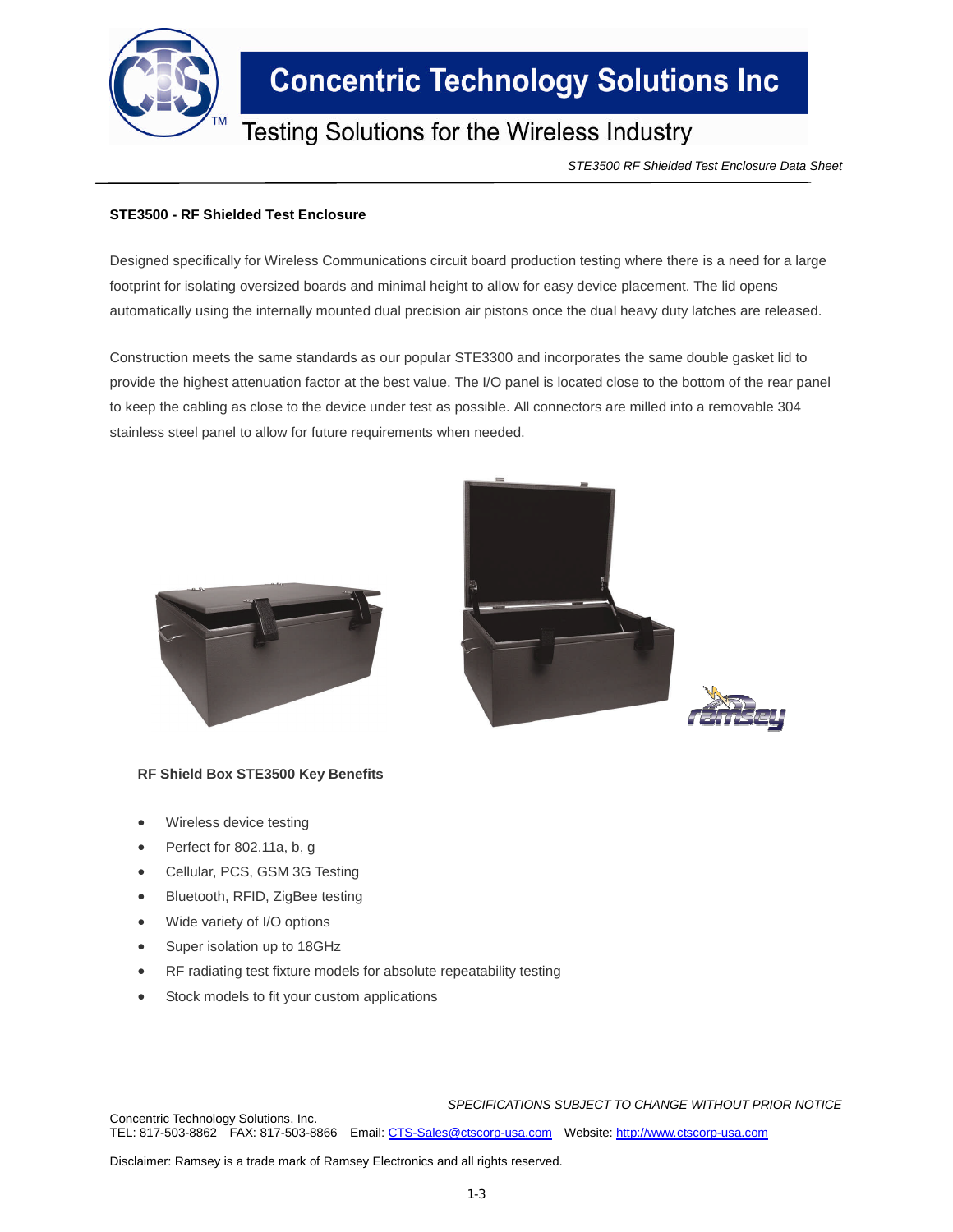

# **Concentric Technology Solutions Inc**

### Testing Solutions for the Wireless Industry

*STE3500 RF Shielded Test Enclosure Data Sheet*

#### **RF Shield Box STE3500 Specifications**

- RF absorbent foam liner
- Exclusive double lip RF tight gasket
- Universal I/O connector interface plate
- Easy release latch system
- Dual gas filled cover struts
- Designed to test complete systems
- Isolation:
	- o -90dB @ 2GHz
	- o -90dB @ 3GHz
	- o -80dB @ 6GHz
- Dimension:
	- o Outside: 9"H x 22"W x 17"D
	- o Inside: 8.5"H x 18.75"W x 15.75"D

*SPECIFICATIONS SUBJECT TO CHANGE WITHOUT PRIOR NOTICE*

TEL: 817-503-8862 FAX: 817-503-8866 Email: CTS-Sales@ctscorp-usa.com Website: http://www.ctscorp-usa.com

Disclaimer: Ramsey is a trade mark of Ramsey Electronics and all rights reserved.

Concentric Technology Solutions, Inc.